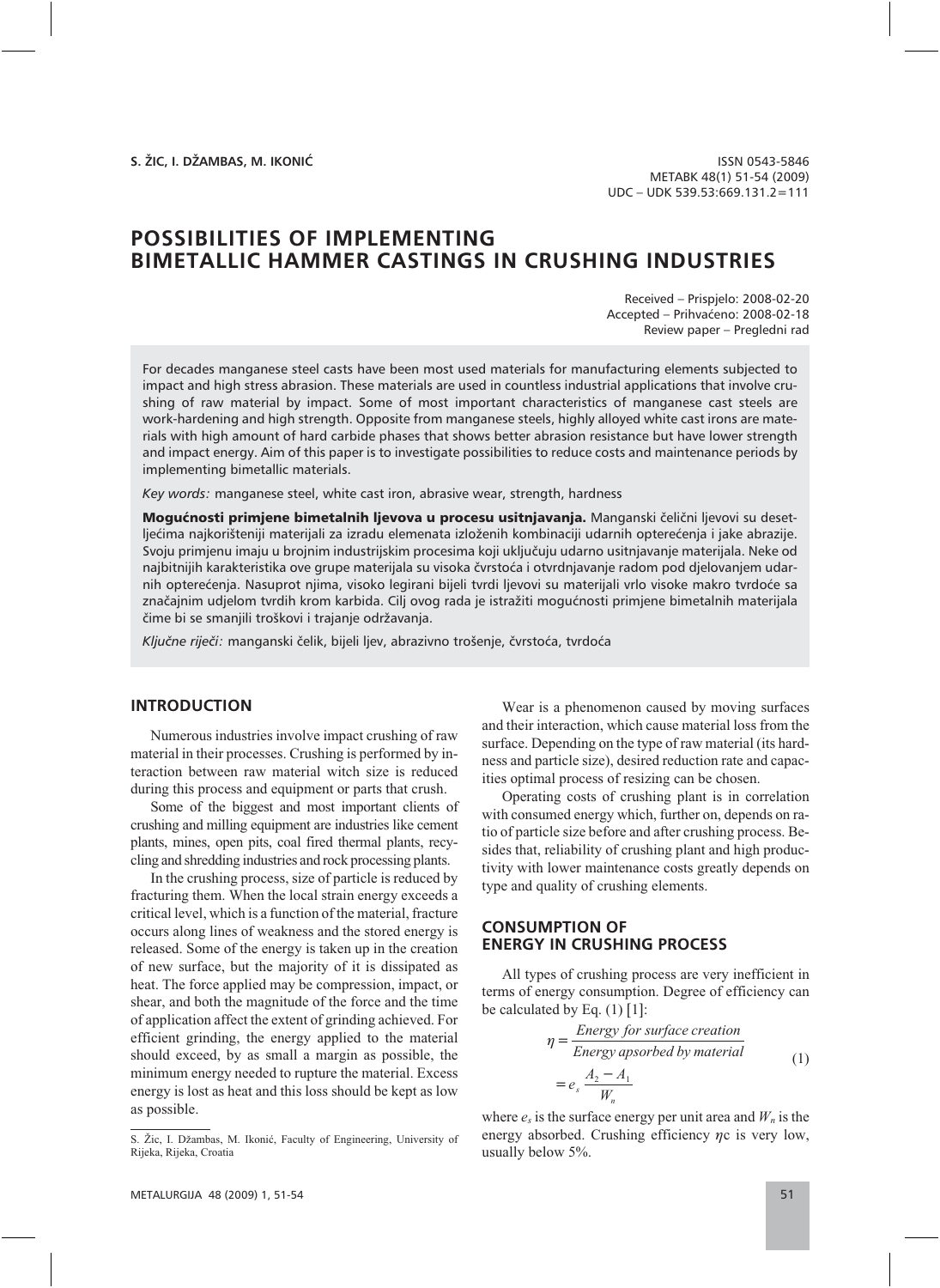Minimum energy required for given reduction process is not easy to calculate. Empirical laws unified in differential form proposed for calculations are shown in Eq. (2).

$$
d\left(\frac{W}{m}\right) = -\frac{d\overline{D}_s}{\overline{D}_s^n} \tag{2}
$$

 $\overline{D}_s$  is the surface volume diameter, *k* and *n* are constants and m is mass of material being ground.

Three main laws, named by their authors, define amount of energy needed for crushing of particles.

**Kick** [1] assumed that the energy required to reduce a particle size was directly proportional to the size reduction ratio (n=1).

$$
\frac{W}{m} = K_K \ln \left( \frac{\overline{D}_{sa}}{\overline{D}_{sb}} \right) \text{Kick's law}
$$
 (3)

Where  $K_k$  is Kick's constant and subscripts *a* and *b* refer to the initial and final states.

**Rittinger** [2], assumed that the energy required for size reduction is directly proportional, not to the change in length dimensions, but to the change in surface area. This leads to a value of 2 for n

$$
\frac{W}{m} = K_R \left( \frac{1}{\overline{D}_{sa}} - \frac{1}{\overline{D}_{sb}} \right)
$$
 Rittinger's  
law (4)

where  $K_R$  is called Rittinger's constant.

**Bond** [2] has suggested an intermediate course, in which he postulates that n is  $3/2$  what leads to:

$$
\frac{W}{m} = K_B \left( \frac{1}{\sqrt{\overline{D}_{80b}}} + \frac{1}{\sqrt{\overline{D}_{80a}}} \right)
$$
Bond's law (5)

where  $\overline{D}_{80}$  is particle size such that 80% by weight of the sample is smaller than it  $[1]$ .

# **TYPES OF CRUSHING EQUIPMENT**

Several types of crushing machines are used in aggregate processing. Two main groups are compression type crushers, such as jaw and cone crushers and impact type crushers, such as bar blow crushers or vertical shaft impactors. Main groups and characteristics of these machines are shown in Table 1.

#### **Hammer mills Hammer mills**

Hammer mills consists of a horizontal rotor with hammers attached, spinning at high speed within a chamber lined with breaker plates. The feedstock enters at the top of the chamber and goes through a discharge plate at the bottom when crushed to the desired size. Simplified construction of hammer mill is shown on Figure 1. The rotor spins at between 750 and 1800 rpm. Raw material is broken by the combination of direct impact by the hammers, impact with the breaker plates lin-

|  |  |  |  |  |  |  | Table 1. Types of crushing equipment |
|--|--|--|--|--|--|--|--------------------------------------|
|--|--|--|--|--|--|--|--------------------------------------|

|                  | <b>Type</b>               | <b>Hardness</b>             |      | <b>Main use</b>                                                       |  |  |
|------------------|---------------------------|-----------------------------|------|-----------------------------------------------------------------------|--|--|
| Cone<br>crushers |                           | Medium hard<br>to very hard | 1:8  | Granite, basalt, hard<br>rock, limestone, diffe-<br>rent types of ore |  |  |
|                  | Gyratory<br>crushers.     | Soft to very<br>hard        | 1:6  | Rock, gravel, different<br>kinds of ore and other<br>hard materials   |  |  |
|                  | Hammer<br>mills           | Medium hard<br>to very hard | 1:20 | Coal, coke, limestone,<br>gypsum, different<br>types of ore and salt  |  |  |
|                  | Horiz, shaft<br>impactors | Soft to me-<br>dium hard    | 1:20 | Quarried materials,<br>sand, gravel                                   |  |  |
|                  | Impact<br>crushers        | Medium-hard<br>and hard     | 1:20 | Limestone, gypsum,<br>potash, overburden,<br>slag                     |  |  |
|                  | Jaw<br>crushers           | Soft to very<br>hard        | 1:7  | Quarried materials,<br>sand, gravel                                   |  |  |
|                  | Lump<br>crushers          | Soft to me-<br>dium-hard    | 1:40 | Fertilizer, salt, chemi-<br>cal products                              |  |  |
| Roll<br>crushers |                           | Soft to me-<br>dium-hard    | 1:6  | Coal, limestone,<br>gypsum, slag                                      |  |  |
|                  | Vert.shaft<br>impactors   | Medium hard<br>to very hard | 1:6  | Sand, gravel                                                          |  |  |



**Figure 1.** Construction of hammer mill equipment

ing the chamber and impact with other particles of the feedstock.

### **MATERIALS IN HAMMER MILL APPLICATIONS**

#### **Manganese steel**

Most common material used for casting crusher hammers is manganese steel. Austenitic manganese steel, containing about 1.2%C and 12%Mn, was invented by Sir Robert Hadfield in 1882. Typical chemi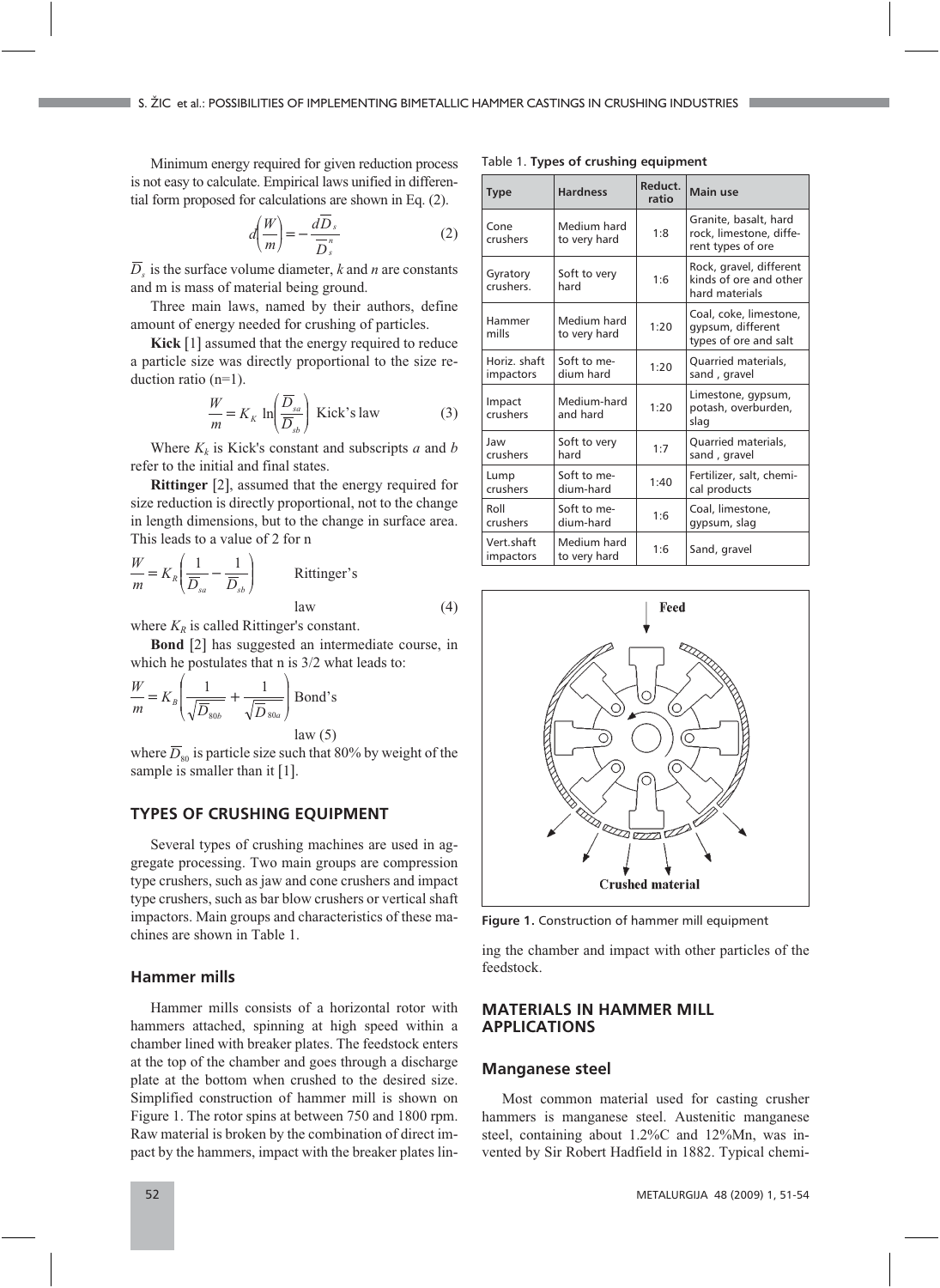cal composition of this material is shown in Table 2. It combines high toughness and ductility with high cold work ability and good resistance to wear. It is still used extensively, with composition and heat treatment modification, primarily for parts for dredgers and crushers, crushing jaws or impact wedges.

However, using austenitic manganese steel in applications that doesn't involve crushing of very hard and large sized particles like rocks is not the best application, because in this case, cold work hardening cannot happen. In this situation, manganese steel shows slightly better abrasion resistance than mild steel.

Table 2. **Composition and Brinell hardness of Hadfield steel / in wt.% 3-**

|                               | e:<br>Эı. | Mn | ∟l max | max | $\mathbf{a}_{\text{max}}$ | НB  |
|-------------------------------|-----------|----|--------|-----|---------------------------|-----|
| ∽<br>$\overline{\phantom{a}}$ | ∪.J       |    | ر .    | 0.1 |                           | ∠∪∪ |

# **Chromium cast iron**

Since the invention of Hadfield steel, many other abrasion resistant materials were created. Some of them like ceramics shows extreme abrasion resistance but low toughness and can't be used in applications that involve crushing by impact [4].

Chromium white iron is group of cast materials with high chromium content (1-35%), and carbon content between 2 and 4%. Hardness of chromium white irons is usually higher than 60 HRc hardened by the formation of hard alloy carbides chromium rich  $M_7C_3$  chromium carbides with hardness up to 2000 HV. The dispersion and the quantity of carbides through material increase its hardness and abrasion resistance. Some standards for laboratorial testing of abrasional resistance are shown in Table 3.

Table 3. **List of ASTM standards concerning abrasion wear 5-**

| <b>Standard</b>      | <b>Description</b>                              |
|----------------------|-------------------------------------------------|
| <b>ASTM</b>          | Test method for measuring abrasion using the    |
| G 65                 | dry sand/rubber wheel apparatus.                |
| <b>ASTM</b>          | Test method for determination of slurry abrasi- |
| G 75                 | vity and slurry abrasion response of materials. |
| <b>ASTM</b>          | Test method for jaw crusher gouging abrasion    |
| G 81                 | test.                                           |
| <b>ASTM</b>          | Test method for conducting wet sand/rubber      |
| G 105                | wheel abrasion tests.                           |
| <b>ASTM</b><br>G 132 | Test method for pin abrasion testing.           |

Although laboratory tests don't always show same abrasion resistance like real experimental work, they can roughly predict wear resistance of tested alloys. Difference in wear resistance between white chromium cast iron and manganese steel, show that white chromium group of irons have about nine times better abrasion resistance (tested according to ASTM G81 standard) than austenitic manganese steel [6].

Manufacturing price of white chromium cast irons is about 30% higher than manganese steel manufacturing price. However, chromium white irons have much lover toughness and cannot be used without additional preparations for machine parts subjected to high impact loads.

#### **BIMETALLIC HAMMERS BIMETALLIC HAMMERS**

Limits of wear resistance by using mono-metallic alloys have been reached. Wear becomes significant cost factor not only due to repurchasing and changing wear parts but also due to shutdown times.

Next step in manufacturing wear resistant parts is to manufacture bimetallic elements that can withstand high impact loads and have abrasion resistance of highly alloyed white chromium iron [7].

Patented technology, shown on Figure 2, provides risk free operation with highly wear and impact resistant chromium cast iron is used in impact parts of hammers and combined with Cr-Mo alloyed tempered steel.

This technology allows usage of hammers in hammer mill plant in weight range up to 150kg simulta-



**Figure 2.** Principle of molding bimetallic hammers [7]

neously combining abrasion resistance of chromium white iron with hardness up to 64 HRc and toughness of 28 – 32 HRc alloyed tempered Cr-Mo steel. Metallurgy and hardness of bimetallic hammer castings is shown on Figure 3.

### **EXPERIMENTAL WORK**

Comparison test was performed in a dolomite quarry in the Harz region of Germany. Hammers were mounted in the center of the rotor and compared to the conventional hammers from manganese steel using mass loss technique. Hammer mill with six bimetallic and 18 monometallic cast hammers were utilized to crush 4500t of feed material.